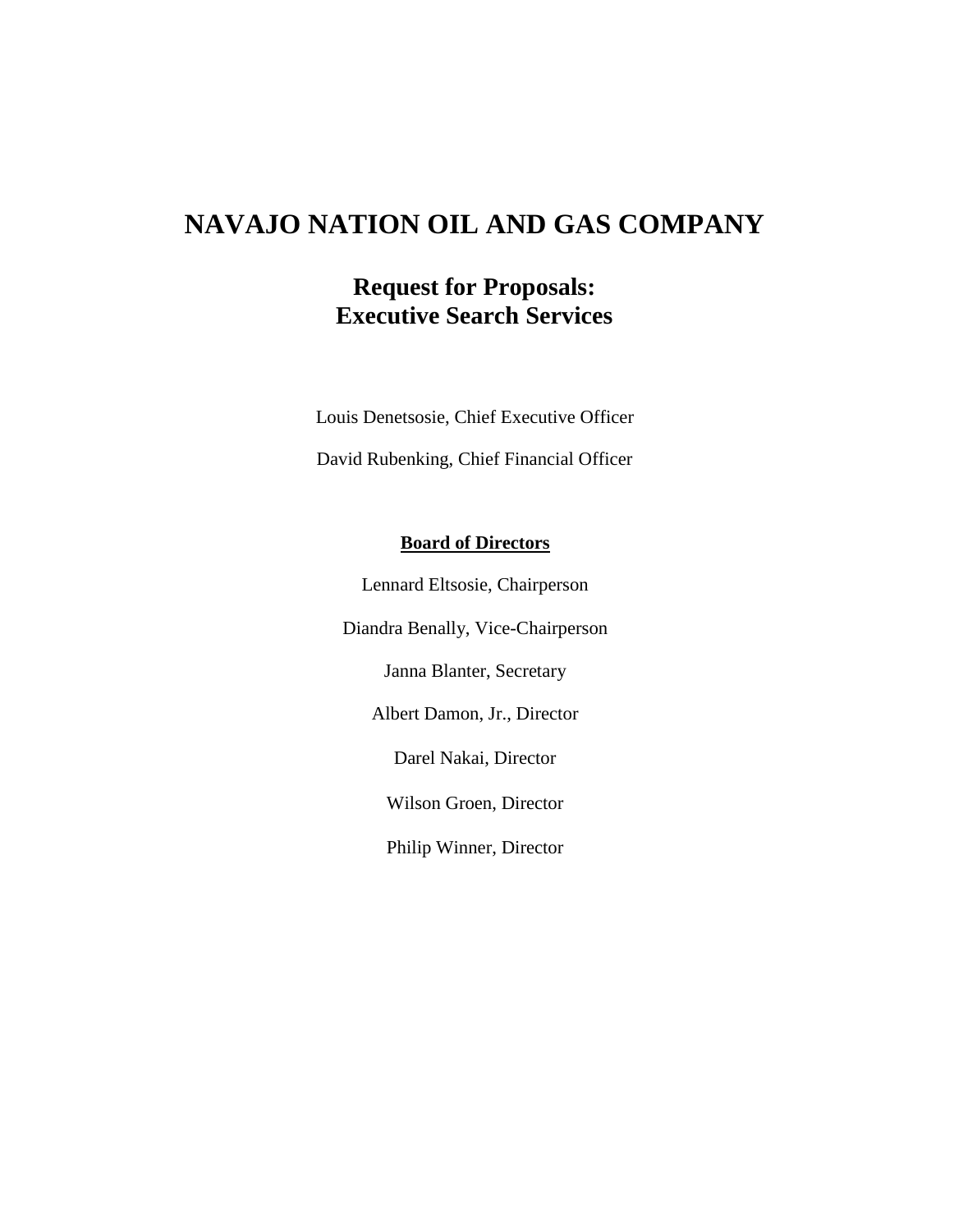## **NAVAJO NATION OIL AND GAS COMPANY**

#### **Request For Proposals: Executive Search Services**

## **TABLE OF CONTENTS**

| $\mathbf{I}$ . | INTRODUCTION $\ldots$ $\ldots$ $\ldots$ $\ldots$ $\ldots$ $\ldots$ $\ldots$ $\ldots$ $\ldots$ $\ldots$ $\ldots$ $\ldots$ $\ldots$ $\ldots$ $\ldots$ $\ldots$ $\ldots$ $\ldots$ $\ldots$ $\ldots$ $\ldots$ $\ldots$ $\ldots$ $\ldots$ $\ldots$ $\ldots$ $\ldots$ $\ldots$ $\ldots$ $\ldots$ $\ldots$ $\ldots$ $\ldots$ $\ldots$ $\ldots$ |
|----------------|-----------------------------------------------------------------------------------------------------------------------------------------------------------------------------------------------------------------------------------------------------------------------------------------------------------------------------------------|
| II.            |                                                                                                                                                                                                                                                                                                                                         |
| III.           |                                                                                                                                                                                                                                                                                                                                         |
| IV.            |                                                                                                                                                                                                                                                                                                                                         |
| V.             |                                                                                                                                                                                                                                                                                                                                         |
| VI.            |                                                                                                                                                                                                                                                                                                                                         |
| VII.           |                                                                                                                                                                                                                                                                                                                                         |
| VIII.          |                                                                                                                                                                                                                                                                                                                                         |
| IX.            |                                                                                                                                                                                                                                                                                                                                         |
| $X_{\cdot}$    |                                                                                                                                                                                                                                                                                                                                         |
| XI.            |                                                                                                                                                                                                                                                                                                                                         |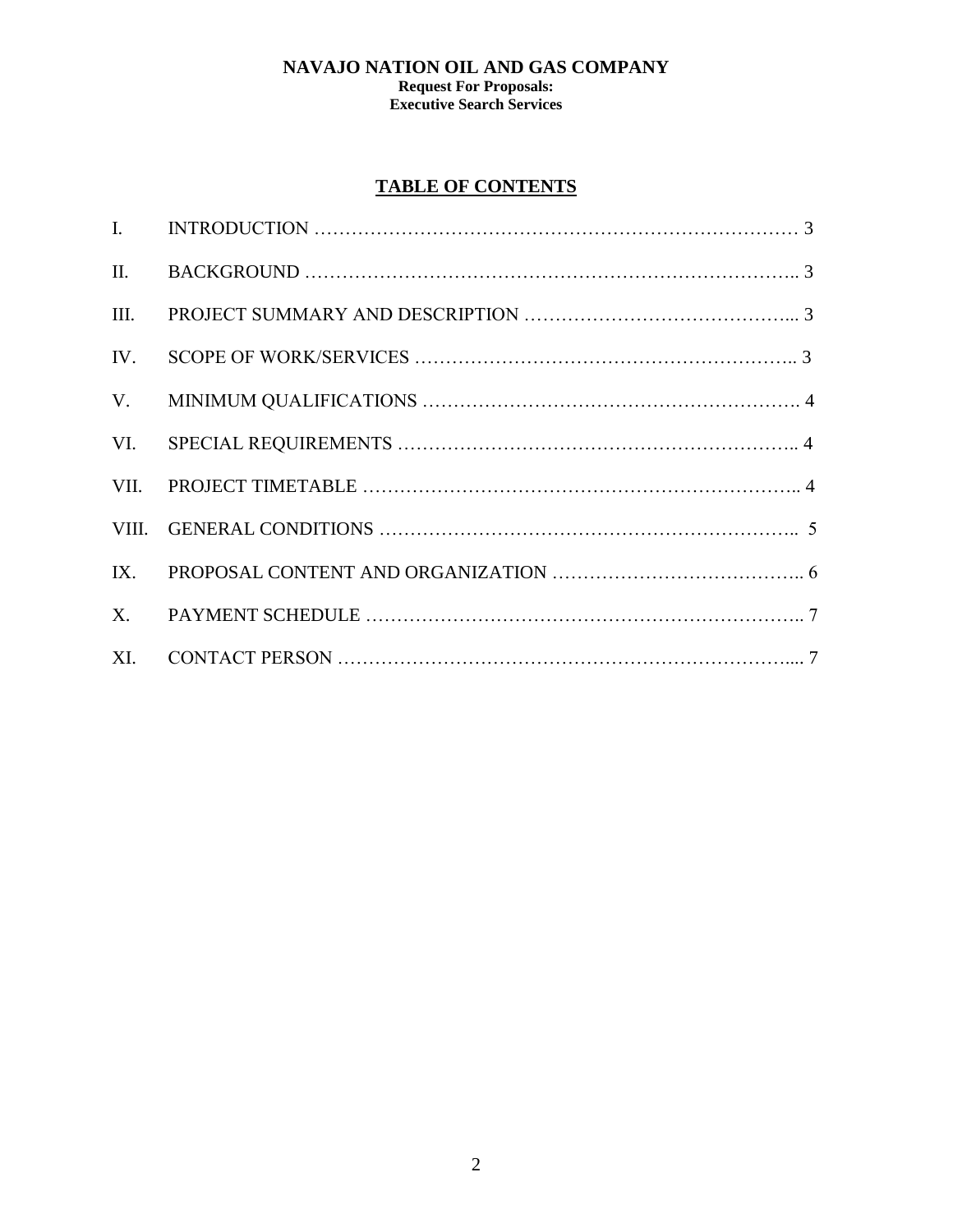#### **I. INTRODUCTION.**

The Navajo Nation Oil and Gas Company ("NNOGC" or the "Company") is a wholly owned economic arm and instrumentality of the Navajo Nation, a federally recognized Indian tribe with a Reservation that covers approximately 27,000 square miles of lands located in the States of Arizona, New Mexico and Utah. The Company is federally chartered as a Section 17 Corporation under the Indian Reorganization Act, 25 U.S.C. § 5124 (formerly 25 U.S.C. § 477), and was created by the Navajo Nation in part to exercise ownership and control over vast Navajo Nation oil, gas and helium resources on the Navajo reservation. The Company has since grown into a fully integrated oil and gas company, with upstream, midstream, and downstream operations under the retail brand Navajo Petroleum. The Company holds significant assets in the public trust on behalf of the Navajo Nation and Navajo people.

#### **II. BACKGROUND**

 NNOGC is seeking proposals from executive search firms with specific, successful experience in recruiting, placing, and retaining highly qualified executives in mid-sized oil and gas companies.

#### **III. PROJECT SUMMARY AND DESCRIPTION**

Upon selection by the Company's Board of Directors, the successful firm will immediately begin providing services under a consulting services agreement with the Company, in a form provided by the Company (firms shall not expect to use their form of services agreement). The Firm will serve as an independent contractor and consultant.

After careful review of responses received and associated due diligence performed by the NNOGC Board of Directors ("Board"), the Board will select one firm to perform the belowdescribed Executive Search Services. Respondents will be competing against each other for selection to provide the Executive Search Services as more fully described below. The submissions of Respondent firms shall be compared and evaluated pursuant to the evaluation criteria set forth in this RFP and in compliance with the Navajo Business Opportunity Act. Any firm interested in providing the Executive Search Services requested in this RFP must fully respond to this RFP.

#### **IV. SCOPE OF WORK/SERVICES**

The selected Executive Search Firm shall assist the NNOGC Board in attracting, interviewing, and hiring one or more executives for NNOGC. Specifically, the selected firm shall:

- A. Collaborate with the CEO, the Board and the Board's Nominations Committee through meetings and/or interviews to understand the role, responsibilities, qualifications and appropriate experience needed for the position;
- B. Develop a recruitment strategy, process and timetable for completion of the work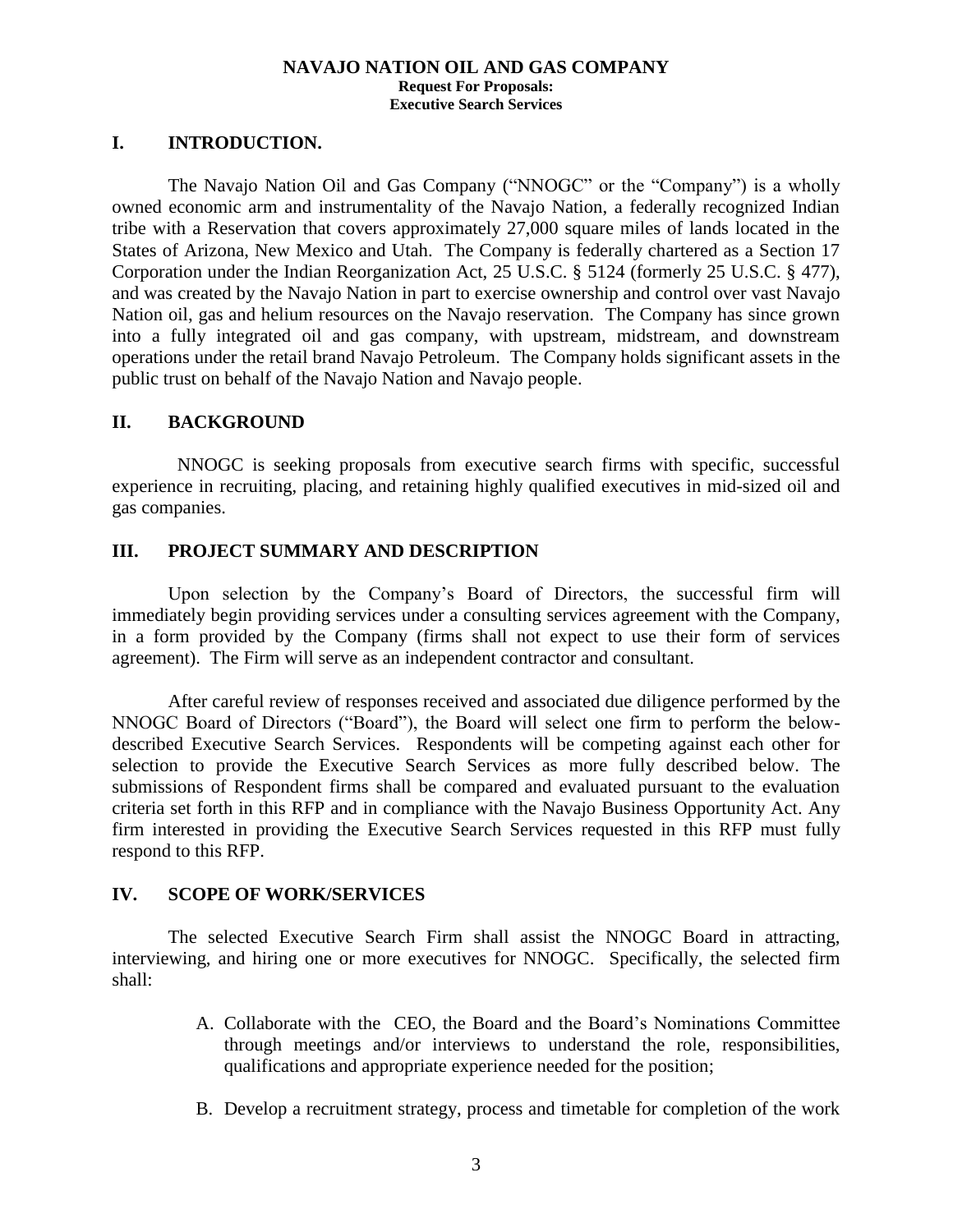in consultation with the Board and Nominations Committee;

- C. In coordination with the CEO and Human Resources ("HR') Director, review and comment on executive job descriptions approved by the NNOGC Board, in regard to any proposed changes to be recommended to the Board;
- D. Source job candidates through a number of different channels including advertising in nationally-recognized publications likely to attract qualified candidates, proactively reaching out to candidates in the marketplace that may not be actively seeking the position, accessing the firm's network of qualified candidates and other best practice recruitment strategies utilized in the executive search industry;
- E. Assess the qualifications of interested candidates against those required in the applicable Job Description (including appropriate executive and/or comprehensive background checks approved by the Company's HR Department) and recommend potential candidates for interview to the Board, subject to additional background checks and vetting by the Company's HR Department in accordance with NNOGC's Bylaws and Policies;
- F. Support the Board in engaging in a rigorous interview, reference-checking and hiring process to select the best candidate(s); and
- G. Recruitment, assessment, and selection of candidates shall be in compliance with the Navajo Preference in Employment Act, 15 N.N.C. § 601 *et seq*.

## **V. FIRM MINIMUM QUALIFICATIONS**

- A. A minimum of fifteen years' experience in providing executive search services for small to mid-sized oil and gas and other energy companies;
- B. At least ten (10) successful placements of oil and gas or other energy industry senior executives;
- C. Five (5) references from the Boards of Directors of small to mid-sized oil and gas or other energy companies;
- D. Three (3) current references (within five years) from successfully placed oil and gas or other energy industry senior executives; and
- E. Demonstrated substantial experience, competence and knowledge relevant to the Scope of Work/Services.

## **VI. SPECIAL REQUIREMENTS**

Experience with indigenous groups, tribes and/or tribal enterprises is desirable but not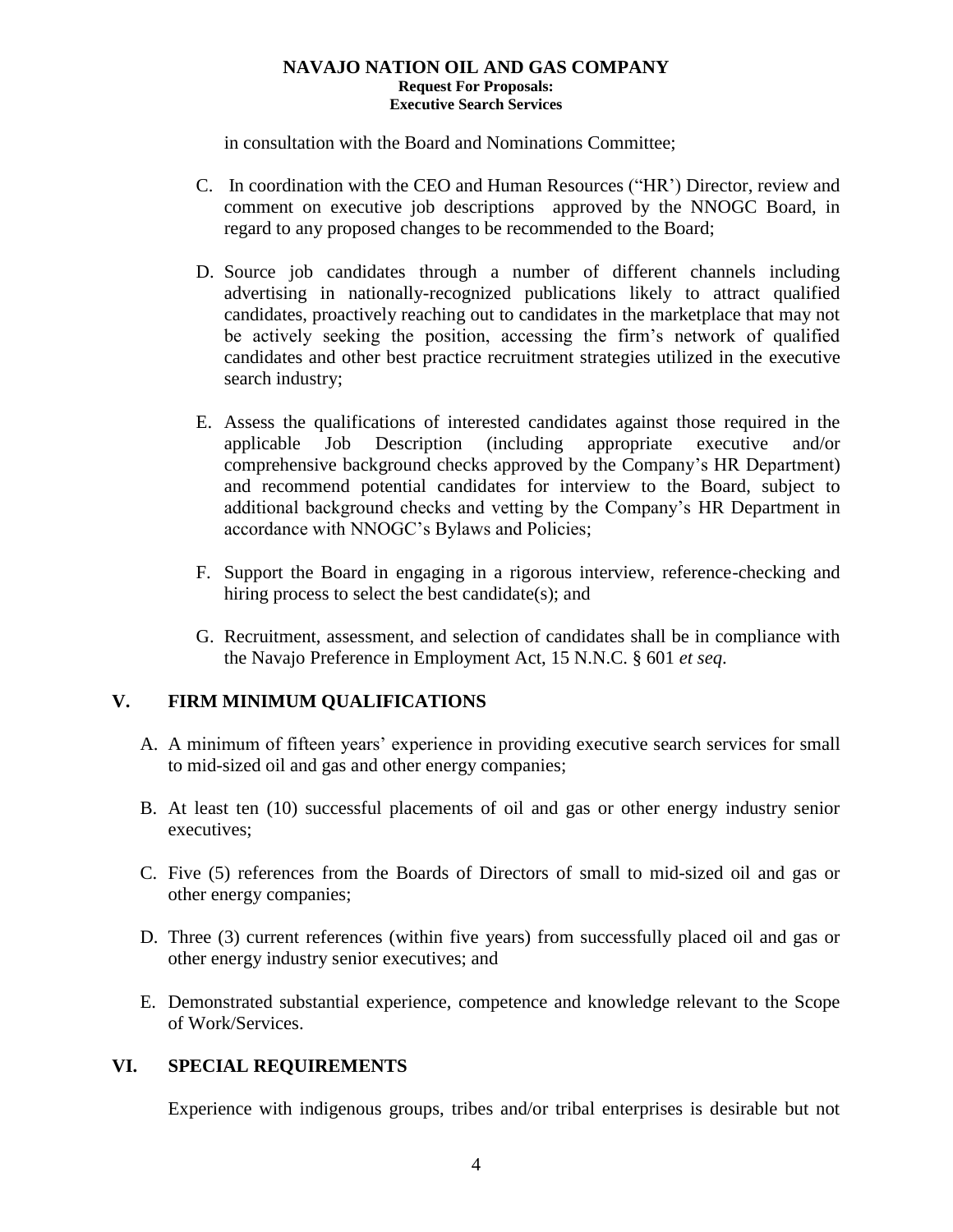required. The Company recognizes Navajo and Indian preference in contracting selection and the selection of a firm under this RFP shall comply with the requirements of the Navajo Nation Business Opportunity Act, 5 N.N.C. § 201 *et seq*.

### **VII. PROJECT TIMETABLE**

Proposals are required to be submitted no later than August 1, 2018. The successful firm will be expected to commence Services in September of 2018.

### **VIII. GENERAL CONDITIONS**

A. Limitations. This Request for Proposal (RFP) does not commit the Company to award a contract, to pay any costs incurred in the preparation of the contract in response to this request, or to procure or contract for services or supplies. The Company expressly reserves the right to reject any and all proposals or to waive any irregularity or information in any proposal or in the RFP procedure and to be the sole judge of the responsibility of any Respondent and of the suitability of the materials and/or services to be rendered. The Company reserves the right to withdraw this RFP at any time without prior notice. The Company reserves the right to modify the RFP schedule described above.

B. Award. The Company may ask RFP finalists to present oral presentations regarding their firms and any special expertise in the necessary areas. All finalists may be required to participate in negotiations and submit such price, technical, or other revisions of their proposals as may result from negotiations. The Company also reserves the right to award the contract without discussion, based upon the initial proposals. Accordingly, each initial proposal should be submitted on the most favorable terms from a price and a technical viewpoint.

C. Modifications to RFP Requirements. Any changes to the RFP requirements will be made by written addenda by the Company and shall be considered part of the RFP. Upon issuance, such addenda shall be incorporated in the agreement documents, and shall prevail over inconsistent provisions of earlier issued documentation.

nent:<br><u>tion</u><br>r, ag D. Verbal Agreement or Conversation. No prior, current, or post award verbal conversations or agreement(s) with any officer, agent, or employee of the Company shall affect or modify any terms or obligations of the RFP, or any contract resulting from this RFP.

E. Pre-contractual Expenses. Pre-contractual expenses, *which are not chargeable to the Company*, are defined as expenses incurred by Respondents and the selected firm in: preparing proposals in response to this RFP; submitting proposals to the Company; negotiations with the Company on any matter related to proposals; other expenses incurred by a Respondent prior to the date of award of any agreement. In any event, the Company shall not be liable for any pre-contractual expenses incurred by any Respondent or selected firm. Respondents shall not include any such expenses as part of the price proposed in response to this RFP. The Company shall be held harmless and free from any and all liability, claims, or expenses whatsoever incurred by, or on behalf of, any person or organization responding to this RFP.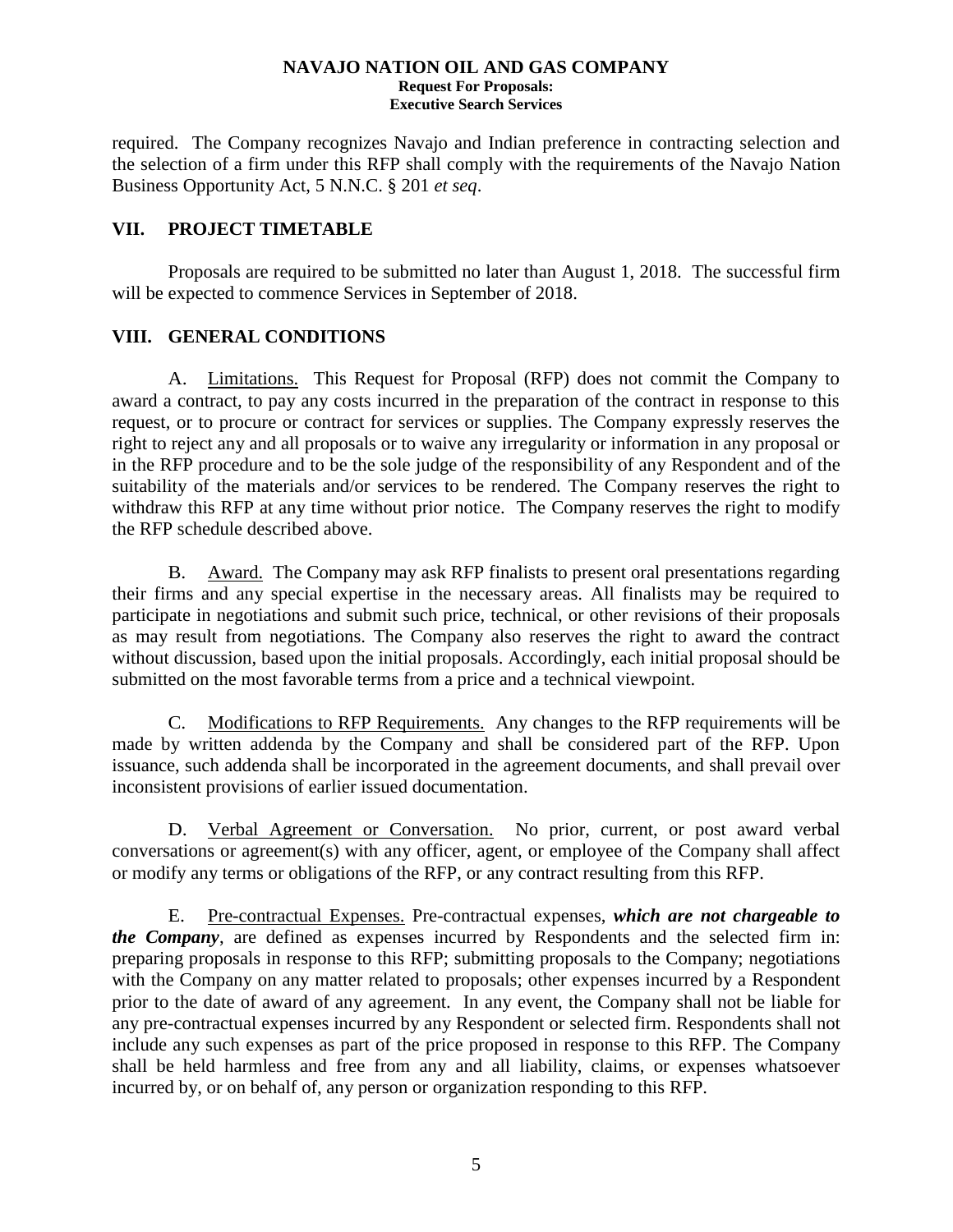F. Signature Authority. The proposal will also provide the following information: name, title, address and telephone number of individual with authority to bind the Respondent and also who may be contacted during the period of proposal evaluation. The proposal shall be signed by an official authorized to bind the Respondent and shall contain a statement to the effect that the proposal is a firm offer for at least a sixty (60) day period. Execution of the contract is expected in September of 2018.

G. Term. The anticipated period of the contract will be negotiated by the Parties.

## **IX. PROPOSAL CONTENT AND ORGANIZATION**

A. Transmittal Letter. The transmittal letter should include the name, title, address, phone number, and original signature of an individual with authority to negotiate on behalf of and to contractually bind the firm, and who may be contacted during the period of proposal evaluation. Only one transmittal letter needs to be prepared to accompany all copies of the technical and cost proposals.

B. Table of Contents. A listing of the major sections in the proposal and the associated page numbers.

C. Introduction. In this section, the Respondent should demonstrate an adequate understanding of the Respondent's role and relationship with the Company.

- D. Technical Approach. This should include:
	- 1. A brief description of the Respondent's firm, including the year the firm was established, type of organization of firm (partnership, corporation, etc.), and any variation in size over the last five years, along with a statement of the firm's qualifications (including minimum qualifications as set forth herein) for performing the subject consulting services.
	- 2. A brief description of the Respondent firm's experience with organizations similar to NNOGC and carrying out similar oil and gas operations.
	- 3. An organizational chart depicting the individuals or team proposed by the firm, a summary of their qualifications including requisite certifications, and experience of each member proposed to provide services.
	- 4. Proposed recruitment strategy, process and timetable.
	- 5. Any additional information that would be helpful for the Company in evaluating the Respondent's Proposal.

E. Firm Staff. The Proposal must describe the qualifications and experience of each professional who will participate in the Services, including a resume for each member of Respondent's team providing the Services. A project manager must be designated, and an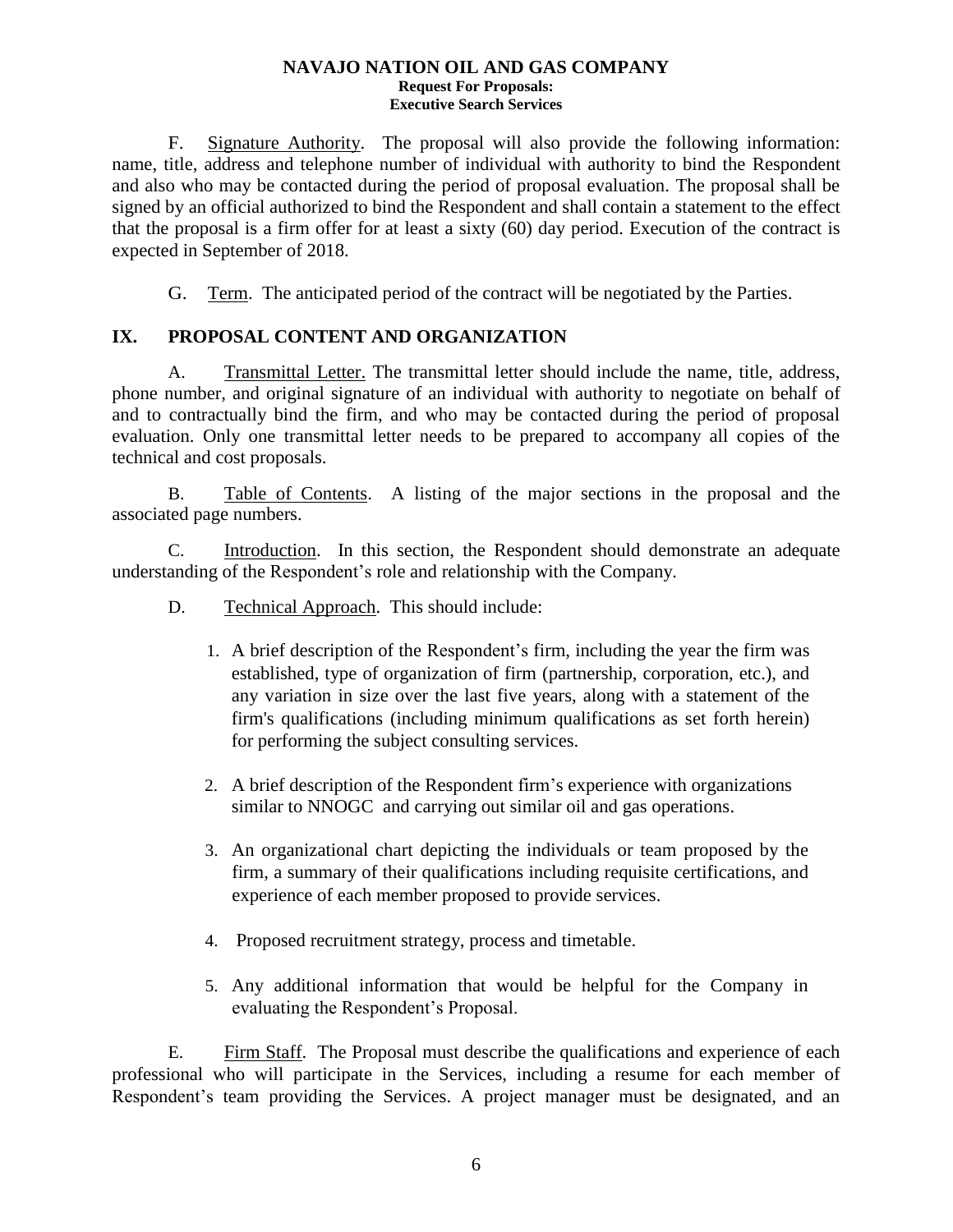organizational chart showing the manager and all staff must be included.

F. Firm Qualifications and References. The proposal must include a list of current references for similar clients, as set forth in the Minimum Qualifications, above. References should include client contact names, addresses, and phone numbers, descriptions of the type of work performed, approximate dates on which the work was completed and professional staff who performed the work.

G. Cost Proposal and Estimating Methodology. The cost proposal shall describe in detail flat rates, hourly rates, and any expected reimbursement of expenses, including a detailed explanation/justification for how such rates are derived and any and all fees, whether incorporated or additional to such rates. Any applicable Navajo or state taxes are reimbursable by the Company, but should not be included in the cost proposal. Cost estimates shall be fully supported by cost data which are sufficient to establish the reasonableness, consistency, realism and completeness of the proposed cost.

H. Number of Copies. The Respondent must provide four (4) bound copies and one (1) unbound original (suitable for reproduction) of all submittals in response to this Request for Proposals (the unbound original may alternatively be submitted in electronic form on a CD ROM or on a jump drive). All copies should be sealed, and should indicate on the outside whether the submitter is on the Source List of Certified Navajo Businesses and, if so, whether submitter is Priority #1 or #2. **If a Priority #1 Respondent is partnering with or joint venturing with any non-Priority firm, in each such proposal, each partner or joint venturer must certify by affidavit under penalty of perjury that the Priority #1 partner or joint venturer is entitled to at least 51% of the profits from the contract and shall control the partnership or joint venture for the duration of the contract term. Any such joint venture or partnership shall be subject to audit by NNOGC and/or the Navajo Nation Business Regulatory Department to ensure compliance with the Navajo Business Opportunity Act.**

I. Submittal. The Proposal should be hand delivered or submitted via courier (*e.g.*, Federal Express, UPS) no later than 4:00 p.m. mountain daylight time (MDT) on the Proposal due date to:

Navajo Nation Oil and Gas Company Attn: Human Resources Department c/o Diandra Benally, Chairperson, Nominations Committee 50 Narbono Circle West St. Michaels, AZ 86511

## **X. PAYMENT SCHEDULE**

Payments shall be made in accordance with the contract terms.